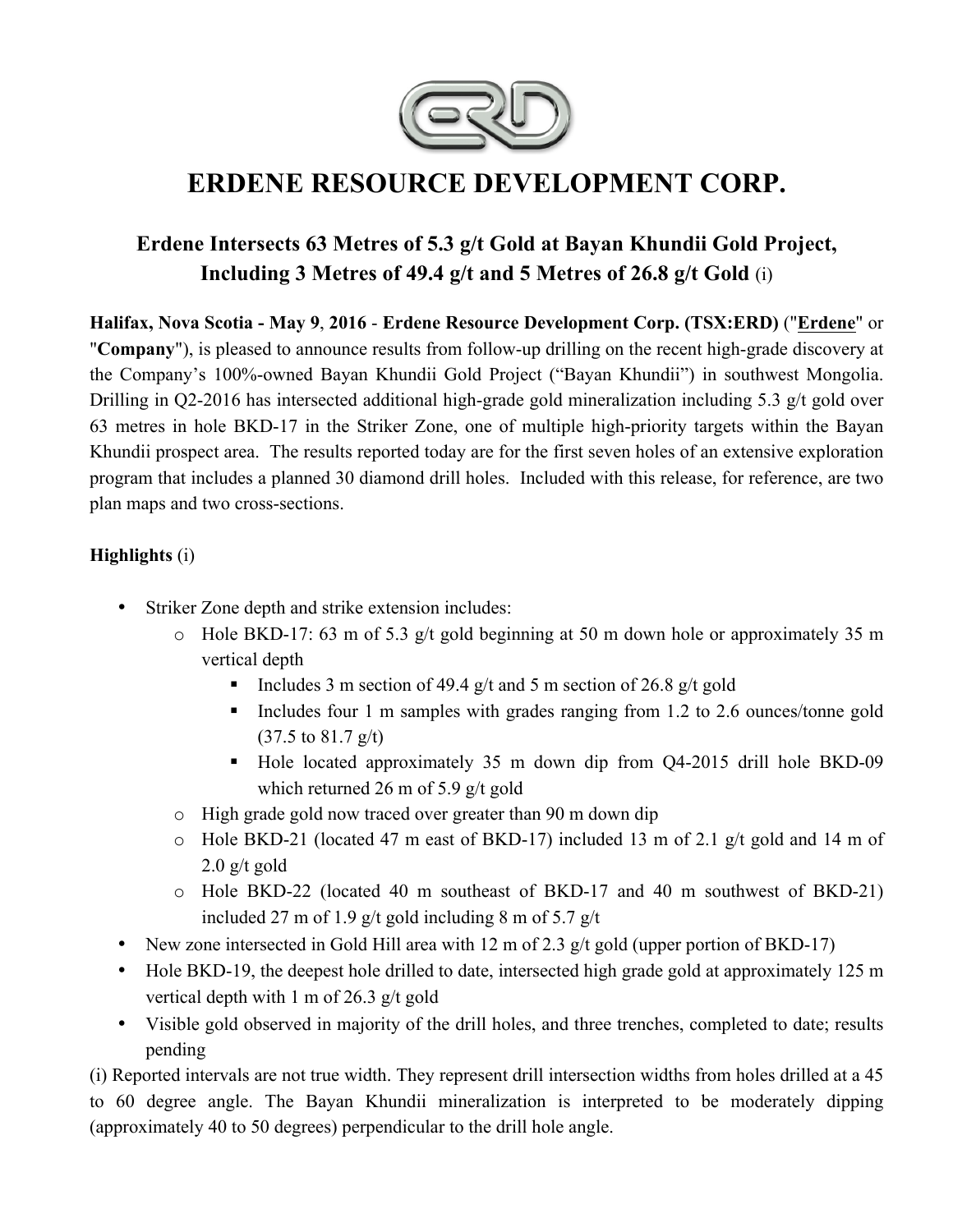| Drill Hole                                               | From $(m)$ To $(m)$ |        | Interval $(m)^*$ | Gold $(g/t)$ |
|----------------------------------------------------------|---------------------|--------|------------------|--------------|
| Testing North of Striker Zone, under younger cover       |                     |        |                  |              |
| <b>BKD-16</b>                                            | 19                  | 102    | 83               | 0.59         |
| incl                                                     | 19                  | 24     | 5                | 3.40         |
| incl                                                     | 20                  | 21     | $\mathbf{1}$     | 14.2         |
| Testing Down-Dip Extension of Striker Zone               |                     |        |                  |              |
| <b>BKD-17</b>                                            | $\boldsymbol{0}$    | 12     | 12               | 2.35         |
| incl                                                     | 4                   | 6      | $\overline{2}$   | 10.7         |
| and                                                      | 50                  | 113    | 63               | 5.31         |
| incl                                                     | 54                  | 69     | 15               | 11.5         |
| incl                                                     | 55                  | 58     | 3                | 49.4         |
| incl                                                     | 82                  | 95     | 13               | 11.3         |
| incl                                                     | 90                  | 95     | 5                | 26.8         |
| incl                                                     | 94                  | 95     | 1                | 81.7         |
| Testing Gold Hill, Stockwork Zone, and deep Striker Zone |                     |        |                  |              |
| <b>BKD-18</b>                                            | 9                   | 34     | 25               | 0.56         |
| incl                                                     | 10                  | 17     | $\overline{7}$   | 1.15         |
| and                                                      | 128                 | 133    | 5                | 0.50         |
| <b>BKD-19</b>                                            | 25                  | 29     | $\overline{4}$   | 0.75         |
| and                                                      | 181                 | 184    | 3                | 8.89         |
| incl                                                     | 182                 | 183    | $\mathbf{1}$     | 26.3         |
| Testing Eastern Extension of Striker Zone                |                     |        |                  |              |
| <b>BKD-20</b>                                            | 5                   | 11     | 6                | 1.41         |
| <b>BKD-21</b>                                            | 40                  | 53     | 13               | 2.08         |
| incl                                                     | 46                  | 48     | $\overline{2}$   | 11.5         |
| incl                                                     | 46                  | 47     | $\mathbf{1}$     | 18.8         |
| and                                                      | 71                  | $85**$ | 14               | 1.96         |
| incl                                                     | 71                  | 75     | $\overline{4}$   | 6.55         |
| <b>BKD-22</b>                                            | 31                  | 39     | 8                | 1.06         |
| and                                                      | 54                  | 81     | 27               | 1.88         |
| incl                                                     | 72                  | 80     | 8                | 5.70         |
| incl                                                     | 77                  | 78     | $\mathbf{1}$     | 34.5         |
| and                                                      | 114                 | 119    | 5                | 0.51         |

Table 1 – Bayan Khundii drill results, greater than 0.5 g/t gold intervals (BKD-16 to BKD-22; Results pending for BKD-23 to BKD-31)

\* Reported intervals are not true width. They represent drill intersection widths from holes drilled at a 45 to 60 degree angle. The Bayan Khundii mineralization is interpreted to be moderately dipping (approximately 40 to 50 degrees) perpendicular to the drill hole angle.

\*\* End of hole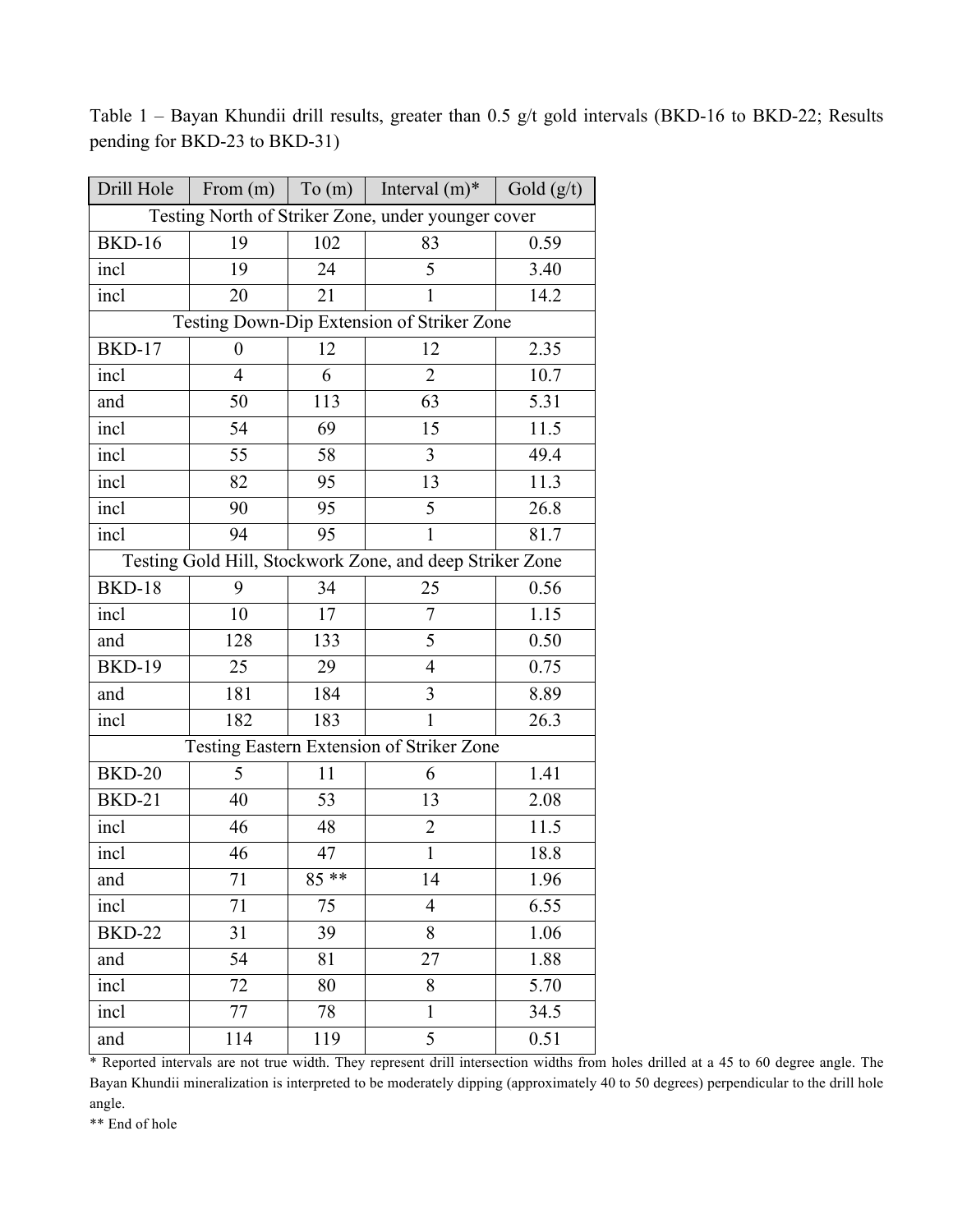#### **Bayan Khundii Exploration Program Q2-2016**

The Q2-2016 Bayan Khundii exploration program will include 3,500 m of diamond drilling, approximately 900 soil samples over a 7.6 km by 3 km area, 35.4 line km of gradient IP geophysical surveys, 33 line km of dipole-dipole geophysical surveys, 550 m of trenching and sampling within a 2 km by 2 km area, and mineralogical studies. The majority of this work is complete with the exception of drilling; approximately 1,700 m of drilling remains in the program. Results for 1,012 m (7 holes) are being released today and approximately 700 m of drill sample material is currently being analyzed, with all results anticipated during Q2-2016. The drilling program was designed to test the strike and vertical extent of the high-grade gold mineralization discovered in Q4-2015 (previous drilling tested to less than 50 m depth). The first seven reported holes were drilled to depths of 50 to 232 m or approximately 35 to 150 m vertically. All holes are drilled perpendicular to the interpreted dip of the mineralized zones. In addition, various technical studies in support of future scoping/feasibility-level studies and a mining license application, including hydro-geological, archaeological, paleontological, and environmental base line studies, have commenced on both Bayan Khundii and the Company's Altan Nar gold-polymetallic project located 20 km to the northwest.

The following key technical observations have been made from the exploration program to date:

- High grade gold zones within the Striker Zone can be very wide, grading in excess of 5 g/t gold and greater than 50 m in width;
- Based on the drilling and surface sampling completed to date, the entire target area has a pervasive low-grade gold mineralization averaging greater than 0.1 g/t gold (excluding all zones with greater than  $1 \frac{g}{t}$  gold);
- Visible gold mineralization has been observed in newly completed trenches and within unreported drill holes on the western extension of the Striker Zone, from surface to depths up to 116 m;
- Based on mapped alteration and visible gold observed in the western-most trenches and drill holes, it indicates a minimum strike length on the Striker zone of approximately 200 m;
- The near-surface, eastern extension of the Striker Zone (BKD-23 to 25) has been partially eroded or structurally displaced, based on an observed unconformity with younger sediments and volcanics. Drilling in the coming weeks will further test the down-dip extension in this area;
- The alteration and mineralization continues to the north of Striker Zone under the younger sediments and volcanics as evidenced by hole BKD-16 (83 m of 0.59 g/t);
- Trenching has uncovered several new areas of visible gold southwest of the area drilled (west of Gold Hill);
- Geophysics has established many targets within the Bayan Khundii project area (2 km by 2 km) and also outlined significant anomalies to the north where silica caps have been identified with similar geophysical signatures;
- Undrilled areas between Westridge and Gold Hill have strong gold geochemical and geophysical anomalism;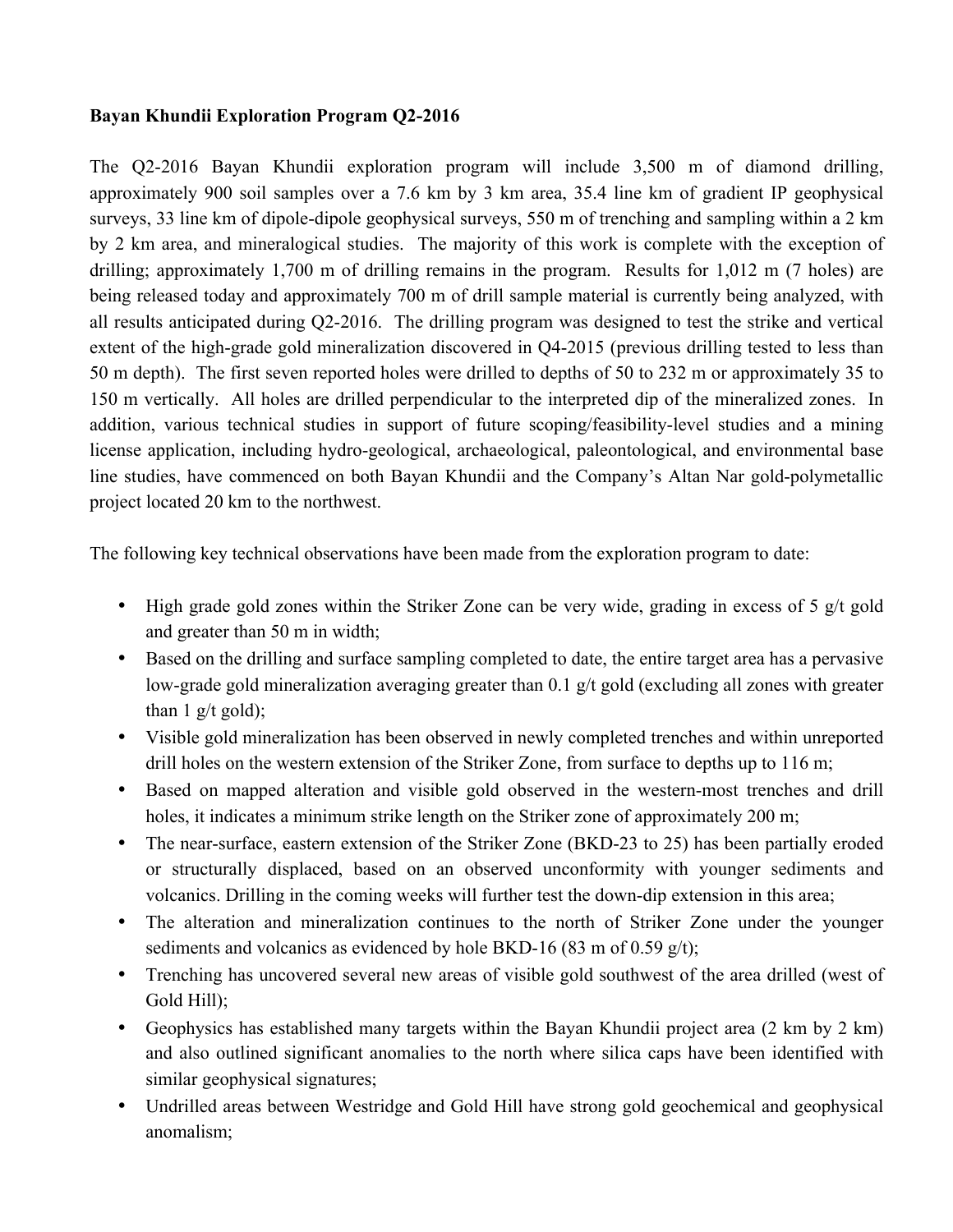- Intense chargeability and resistivity anomalies (similar to those recognized at Striker and Gold Hill) are present at the Northeast and Northeast Extension zones located, respectively, 700 m and 1.2 km to the northeast; and
- Trenching and mapping within the Northeast zone has confirmed the same intensity of alteration with associated anomalous gold mineralization supporting a large interpreted northeast-trending zone of alteration and gold mineralization.

#### **Geology**

Bayan Khundii is a low sulfidation epithermal gold system with all of the primary lithologies (volcanic tuff and andesite) pervasively altered by multi-stage, locally intense, silica and sericite alteration. The locally intense silica-sericite alteration (SS2) overprints the pervasive silica sericite alteration (SS1) and commonly forms selvages (halos) around quartz veins, fractures, and hematite/specularite veinlets, as well as selvages surrounding disseminated hematite and other inclusions. Extensive hypogene hematite and specularite mineralization occurs as veinlets, mineralized fractures, locally disseminated, and infilling of breccia zones, including common hematite-quartz breccias. Quartz veins and breccias occur within all altered lithologies and include comb textured quartz, saccharoidal (sugary) quartz, recrystallized quartz (intensely silica altered) as well as chalcedonic quartz. The gold mineralization is associated with quartz veins, quartz breccias, within hematite-specularite veins and fractures, within altered host rocks including along margins (alteration selvages) of quartz veins and disseminated within the altered host rocks, often, but not always, associated with disseminated hematite-specularite mineralization. Gold grades within the host rocks, excluding the greater than 1 g/t material, average 0.1 to 0.2 g/t gold. The recent drilling supports much wider zones of gold mineralization than previously recognized, ranging from previously untested gold mineralization north of the Striker zone with 83 m of 0.59 g/t gold in hole BKD-16, to the high grade intersection in hole BKD-17. Gold mineralization is generally observed to be fine grained.

#### **Future Plans and Results**

The current drill program will include continued testing of the Striker Zone as well as Gold Hill, Westridge, Stockwork and now the newly defined Northeast Zone. It is anticipated that this phase of the Bayan Khundii exploration program will be completed in June 2016 with all results received by the end of Q2 or early Q3. On completion of the program the Erdene technical team will be interpreting all results and establishing plans for the next phase of exploration with a follow-up drill program anticipated in Q3-2016.

#### **About the Bayan Khundii Gold Project**

In Q2-2015, Erdene conducted an initial exploration program on the southern portion of the Company's 100%-owned Khundii license. This reconnaissance work led to the discovery of the Bayan Khundii ('Rich Valley') gold prospect, located 20 km southeast of the Company's flagship Altan Nar goldpolymetallic project. Subsequently, gold mineralization at Bayan Khundii has been identified in three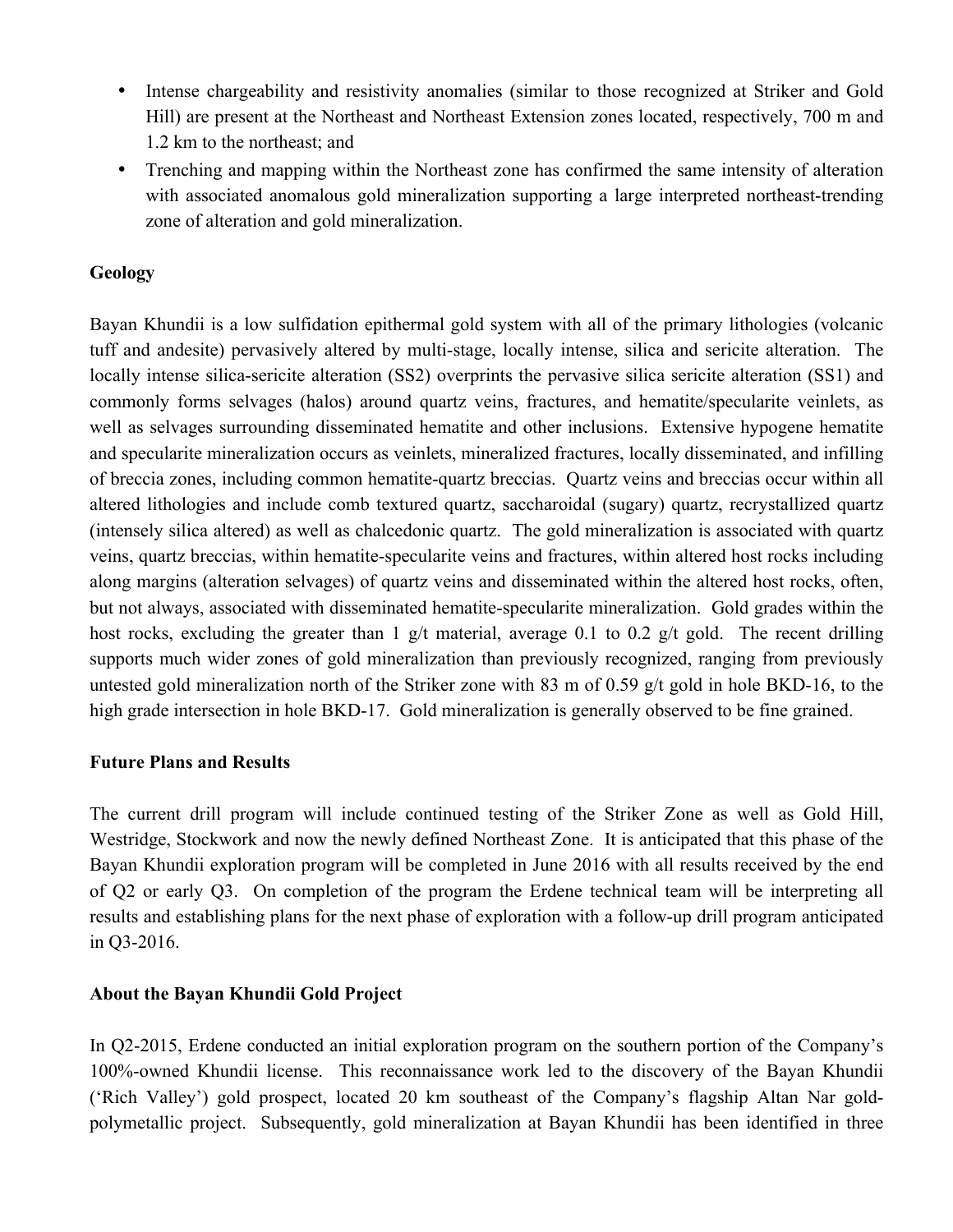separate prospect areas over a 1.7 km trend, with detailed exploration only taking place over a 475 m by 300 m zone in the southwest prospect area, where the Company's Q4-2015 drill program (totaling 695 m) was completed. Visible gold was observed in 10 of the 15 initial drill holes and results included several high-grade intersections within a series of parallel structures exposed at surface. Results included up to 35 m of 5.9 g/t gold in hole BKD-10 (including 12 m of 16.2 g/t gold) from surface to the bottom of the hole. The details of that drill program can be found in Erdene's December 14, 2015 news release (click here for link).

Initial independent metallurgical test work, completed by Erdene in February 2016, indicates the gold mineralization at Bayan Khundii is very amenable to conventional processing techniques involving a combination of gravity and cyanide leach of gravity tails, yielding 99% gold recovery for the high-grade composite sample (24.9 g/t gold) and 92% gold recovery for the low-grade composite sample (0.7 g/t) gold). Blue Coast Research Ltd. of Parksville, British Columbia, carried out the metallurgical testing program, the details of which can be found in Erdene's February 16, 2016 news release (click here for link).

#### **Qualified Person and Sample Protocol**

Michael MacDonald, P.Geo. (Nova Scotia), Director of Exploration for Erdene, is the Qualified Person as that term is defined in National Instrument 43-101 and has reviewed and approved the technical information contained in this news release. All samples have been assayed at SGS Laboratory in Ulaanbaatar, Mongolia. In addition to internal checks by SGS Laboratory, the Company incorporates a QA/QC sample protocol utilizing prepared standards and blanks.

Erdene's sampling protocol for drill core consisted of collection of samples over 1 m or 2 m intervals (depending on the lithology and style of mineralization) over the entire length of the drill hole, excluding minor post-mineral lithologies and un-mineralized granitoids. Sample intervals were based on meterage, not geological controls or mineralization. All drill core was cut in half with a diamond saw, with half of the core placed in sample bags and the remaining half securely retained in core boxes at the Company's Bayan Khundii exploration camp. All samples were organized into batches of 20 samples including two commercially prepared standards and blanks. Sample batches were periodically shipped directly to SGS in Ulaanbaatar via Erdene's logistical contractor, Monrud Co. Ltd.

#### **About Erdene**

Erdene Resource Development Corp. is a Canada-based resource company focused on the acquisition, exploration, and development of base and precious metals in underexplored and highly prospective Mongolia. The Company holds four exploration licenses and a mining license in southwest Mongolia. These include: Altan Nar – an extensive, high-grade, near-surface, gold-polymetallic project that the Company is advancing toward a production decision, however the Company has not yet completed a mining study to support the technical feasibility and economic viability of Altan Nar; Bayan Khundii – an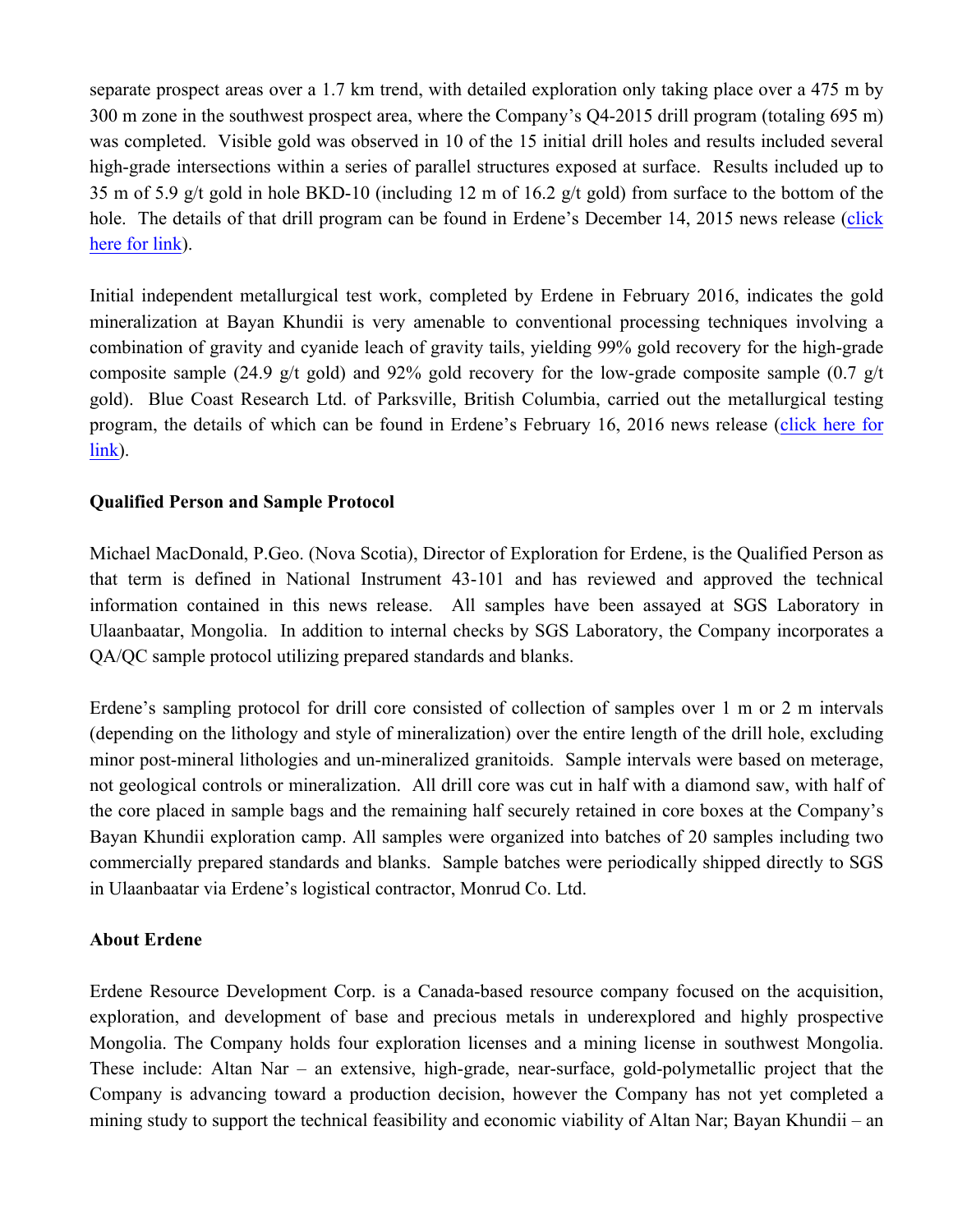earlier-stage, high-grade gold discovery made in Q2-2015; Khuvyn Khar – an early-stage, copper-silver porphyry project with multiple drill targets and significant copper intersections; Zuun Mod – a large molybdenum-copper porphyry deposit; and Altan Arrow – an early-stage, high-grade, gold-silver project. In addition to the above properties, the Company has an Alliance with Teck Resources Limited on regional, copper-gold exploration in the prospective Trans Altay region of southwest Mongolia. For further information on the Company, please visit www.erdene.com. Erdene has 115,185,163 issued and outstanding common shares and a fully diluted position of 131,384,791 common shares.

#### **Forward-Looking Statements**

Certain information regarding Erdene contained herein may constitute forward-looking statements within the meaning of applicable securities laws. Forward-looking statements may include estimates, plans, expectations, opinions, forecasts, projections, guidance or other statements that are not statements of fact. Although Erdene believes that the expectations reflected in such forward-looking statements are reasonable, it can give no assurance that such expectations will prove to have been correct. Erdene cautions that actual performance will be affected by a number of factors, most of which are beyond its control, and that future events and results may vary substantially from what Erdene currently foresees. Factors that could cause actual results to differ materially from those in forward-looking statements include market prices, exploitation and exploration results, continued availability of capital and financing and general economic, market or business conditions. The forward-looking statements are expressly qualified in their entirety by this cautionary statement. The information contained herein is stated as of the current date and is subject to change after that date. The Company does not assume the obligation to revise or update these forward-looking statements, except as may be required under applicable securities laws.

### **NO REGULATORY AUTHORITY HAS APPROVED OR DISAPPROVED THE CONTENTS OF THIS RELEASE**

#### **Erdene Contact Information**

Peter C. Akerley, President and CEO or Ken W. MacDonald, Vice President Business Strategy and CFO Phone: (902) 423-6419 E-mail: info@erdene.com Website: www.erdene.com Twitter: https://twitter.com/ErdeneRes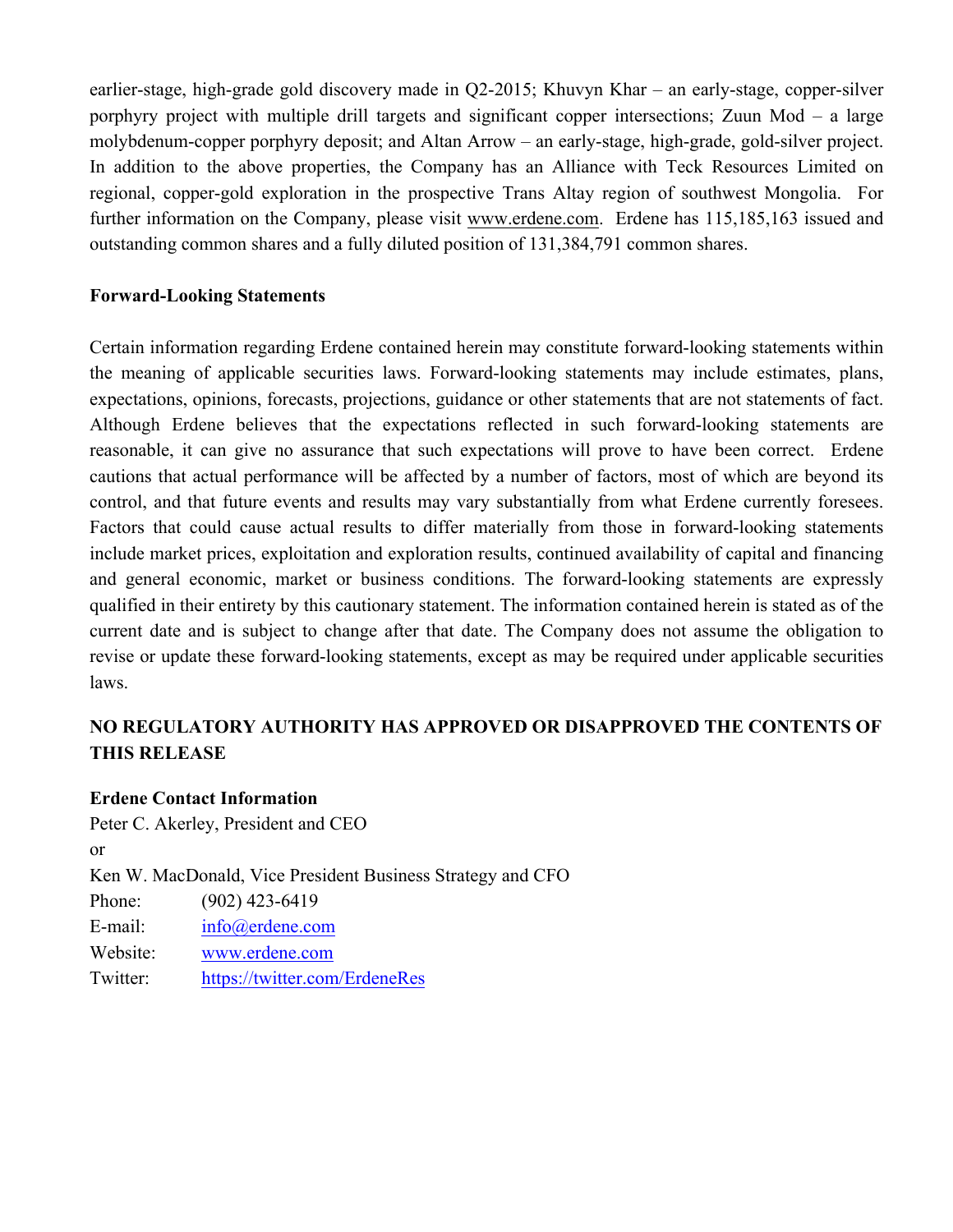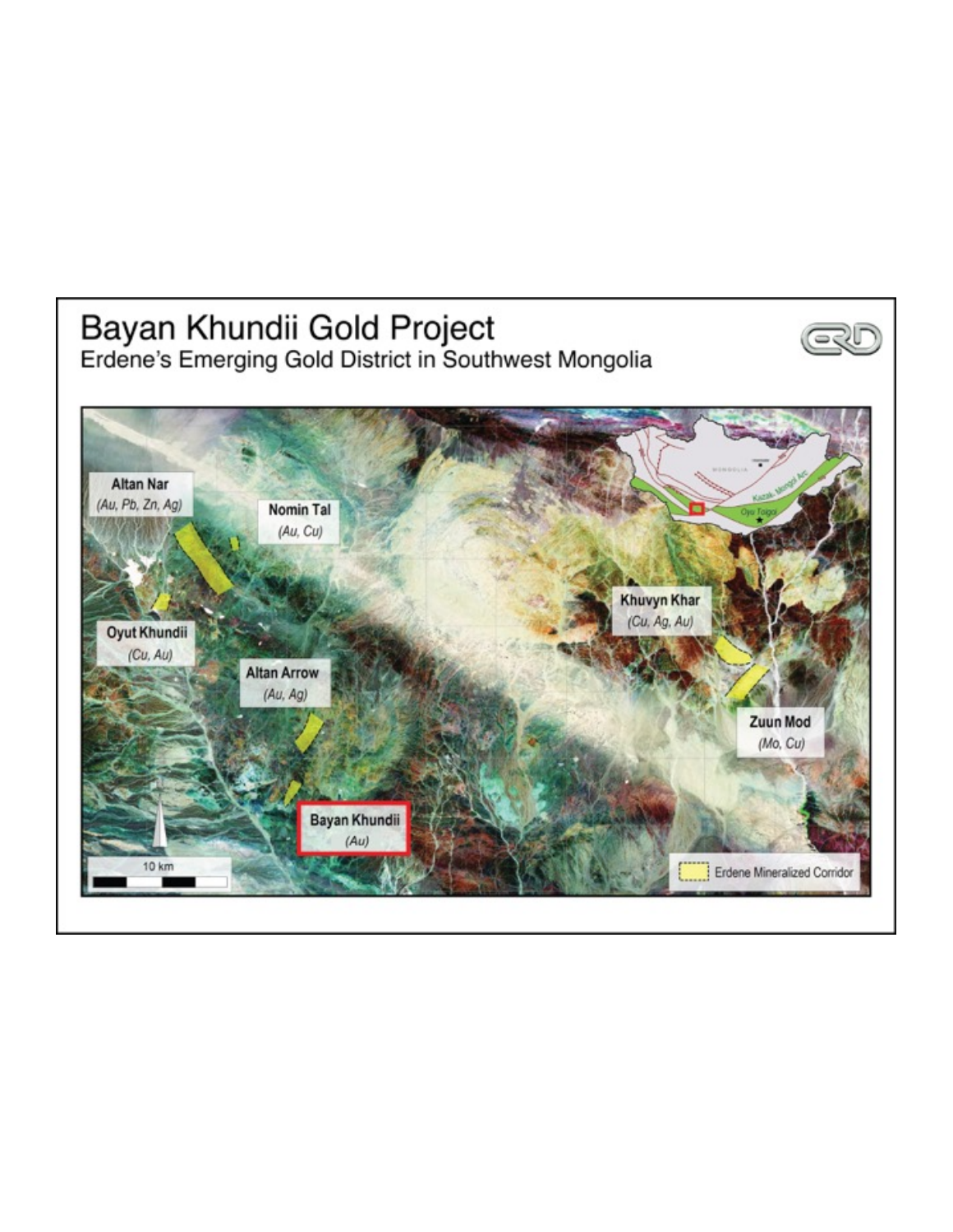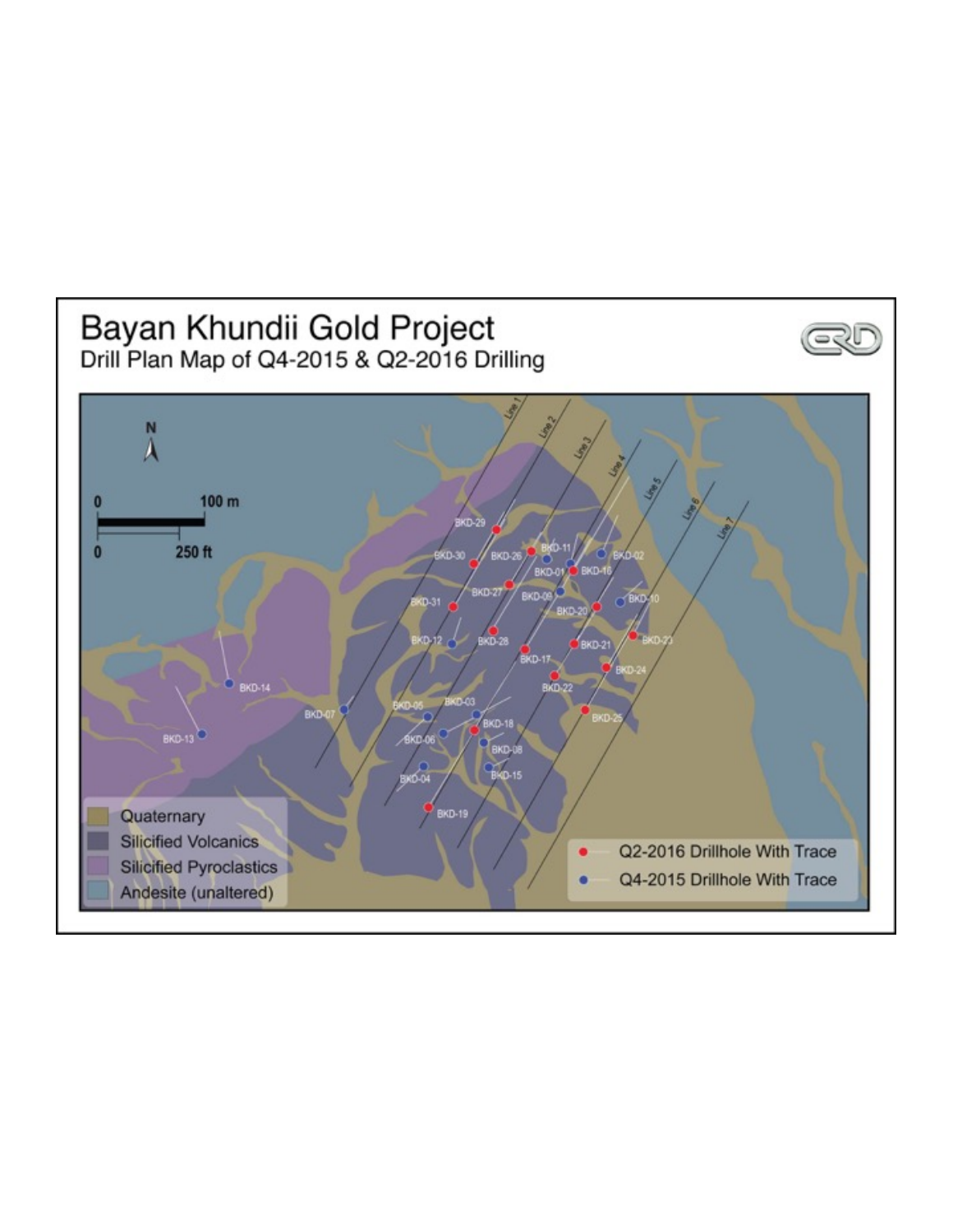